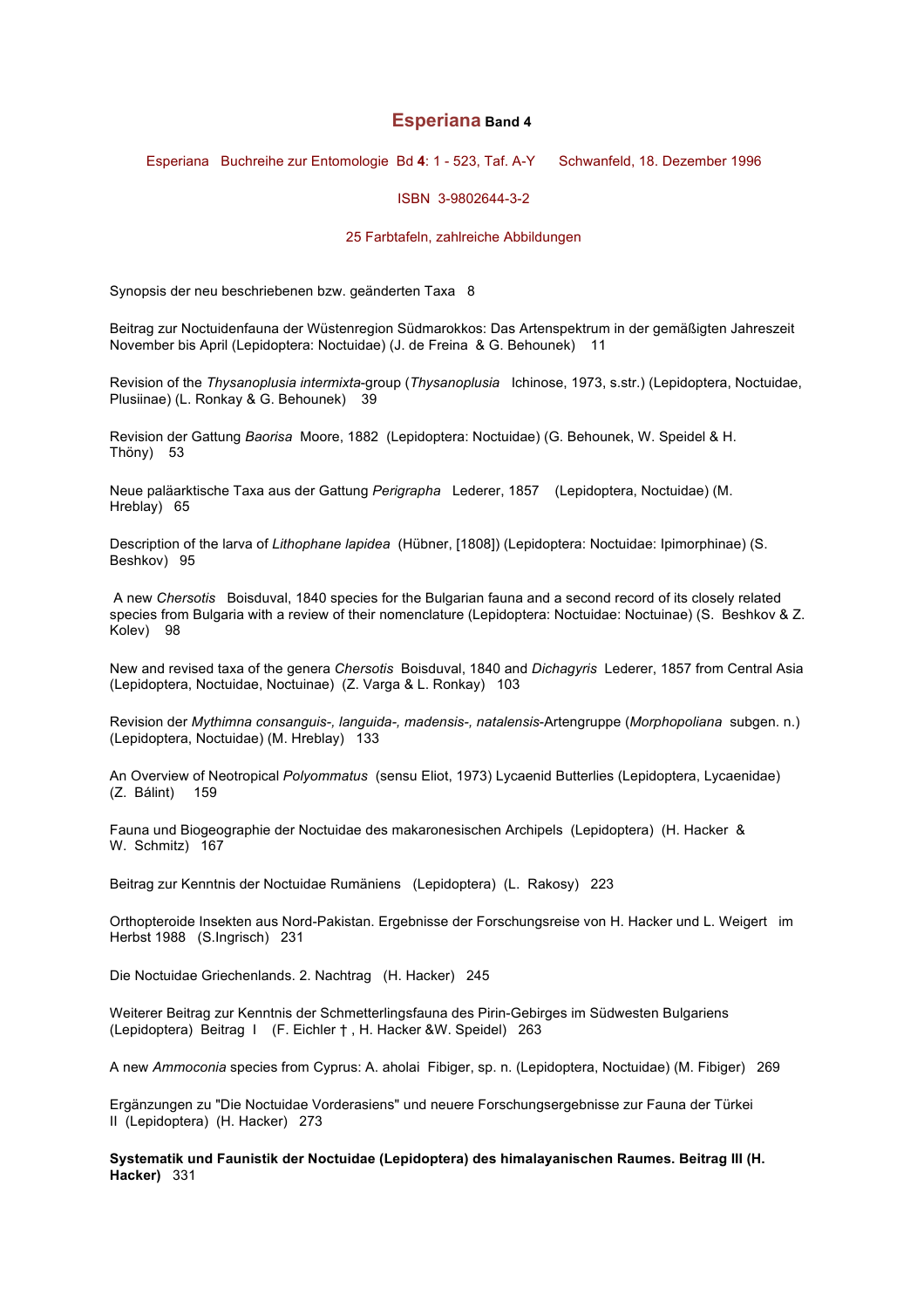Three new genera, seven new species and a general view on the late autumnal noctuid fauna of the Himachal Pradesh region of India (Lepidoptera, Noctuidae: Cuculliinae sensu Hampson) (H. Hacker & L. Ronkay) 337

Die Spätherbstfauna der Himalaya-Gebiete von Himachal-Pradesh und der ariden Gebietes des Wüstenstaates Rajasthan (Lepidoptera, Noctuidae) (H. Hacker & H. Peks) 361

Das Artenspektrum der Hochgebirgslagen von Uttar Pradesh mit zusätzlichen Angaben zur Fauna von Himachal Pradesh (Lepidoptera: Noctuidae) (H. Hacker & P. Kautt) 381

Noctuidae gesammelt von Kautt und Weisz im Sommer 1994 in Spiti Valley in Himachal Pradesh (H. Hacker, P. Kautt & V. Weisz) 395

Beitrag zur Faunistik und Zoogeographie der Noctuidae der Hochgebirge der beiden nordwestindischen Bundesstaaten Himachal Pradesh und Jammu & Kaschmir (Lepidoptera: Noctuidae) (H. Hacker & L. Weigert) 419

Nachträge und Ergänzungen zu den ersten beiden Beiträgen (H. Hacker ) 435

Faunistical Contribution to the Noctuid Fauna of Himachal Pradesh (Lepidoptera: Noctuidae) (A. Srivastava) 441

Korrigenda Band 3 451

Ergänzungen zu "Die Noctuidae Vorderasiens" und neuere Forschungsergebnisse zur Fauna der Türkei II (Lepidoptera) Nachtrag zu S. 273-330 (H. Hacker & R. Oswald) 453

Definition der Gattung *Harita* Moore, 1882, Wiederbeschreibung der Typenart *Harita rectilinea* Moore, 1882 und Bemerkungen zur Synonymie (Lepidoptera: Noctuidae: Hypeninae) ( M. Lödl) 459

Scythridids found by H. Hacker in Pakistan 1988 and India 1992 (B. Å Bengtsson) 467

*Agrochola kindermanni sicula* ssp. n. aus Sizilien (Madonie) (A. Bischof & J. Bittermann) 482

# **Zusammenfassungen (Auswahl)**

#### **A new** *Ammoconia* **species from Cyprus:** *A. aholai* **Fibiger, spec. nov. (Lepidoptera, Noctuidae)**

#### Michael Fibiger

Summary: A new noctuid moth, *Ammoconia aholai* Fibiger, sp. n. is described from Cyprus. The species is probably endemic to the Island of Cyprus and a sister species to the newly described *A. reisseri* Ronkay & Varga, 1984 from the island Crete, Greece.

## **Revision der Gattung** *Baorisa* **Moore, 1882 (Lepidoptera: Noctuidae)**

G. Behounek, W. Speidel und H. Thöny

Zusammenfassung: Die Gattung *Baorisa* Moore, 1882 galt bisher als monotypisch mit der einzigen Art *hieroglyphica* Moore, 1882. Unsere Untersuchungen ergaben, daß *Baorisa* zumindest drei weitere, allopatrische Arten enthält, die hier beschrieben werden: *B. philippina* sp. n. von den Philippinen, *B. sulawesiana* sp. n. von Sulawesi and *B. floresiana* sp. n. von Flores. Der Holotypus von *Baorisa hieroglyphica* Moore, 1882, ist im ZMB, Berlin, nicht mehr auffindbar. Wir hinterlegen einen Neotypus für dieses Taxon im ZMB.

Abstract: The genus *Baorisa* Moore, 1882 was hitherto regarded to be monotypic with the single species *hieroglyphica* Moore, 1882. According to the present investigations, *Baorisa* includes at least three further species. These three allopatric species are described here: *B. philippina* sp. n. from the Philippines, *B. sulawesiana* sp. n. from Sulawesi and *B. floresiana* sp. n. from Flores. The holotype of *Baorisa hieroglyphica* Moore, 1882 could not be found in ZMB, Berlin. We deposit a neotype for this taxon in ZMB, Berlin.

## **Fauna und Biogeographie der Noctuidae des makaronesischen Archipels (Lepidoptera)**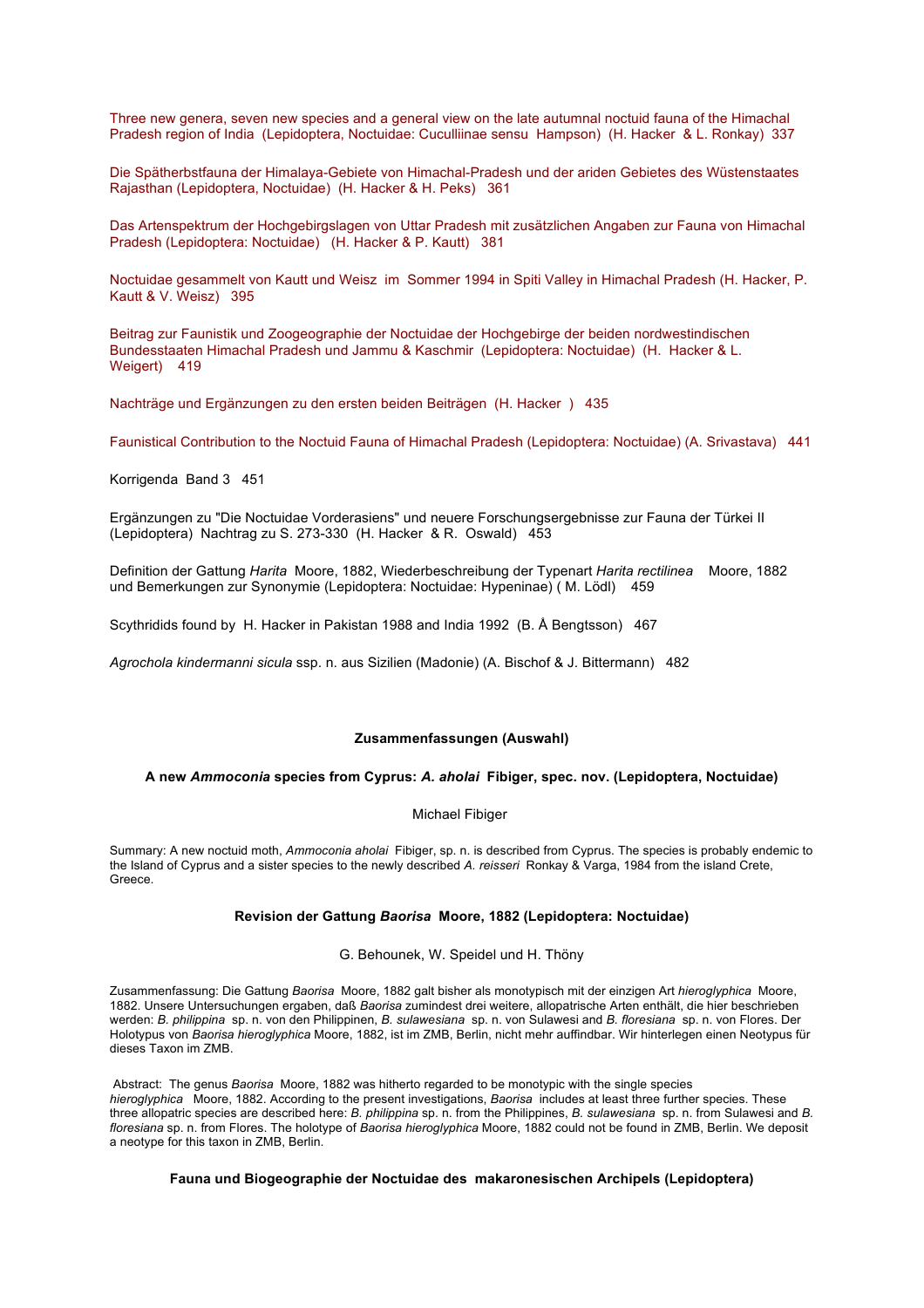#### H. Hacker und W. Schmitz

Abstract: The present work is primarily an overall survey of the 145 Noctuidae-species from the Macaronesian Archipelagos observed up till now . From the Canary Islands there are: 123, Madeira: 50 and Azores: 28 species registered. It also contains numerous data not hitherto published. 13 species observed on Fuerteventura are mentioned for the first time:

*Acontia biskrensis* Oberthür, 1887

*Anumeta hilgerti* Rothschild, 1909

*Armada panaceorum* (Ménétriés, 1849)

*Autophila rosea* (Staudinger, 1888)

*Cerocala algiriae* Oberthür, 1876

*Drasteria* cf. *philippina* Austaut, 1880

*Hecatera corsica* (Rambur, 1832)

*Metopoceras kneuckeri* (Rebel, 1903)

*Ozarba heliastis* (Hampson, 1902)

*Parexarnis photophila* (Guenée, 1852)

*Platyperigea oberthuri* Rothschild, 1913

*Powellinia boetica* (Boisduval, 1830)

*Thalerastria diaphora* (Staudinger, 1879)

Proof of the two species: *Prodotis stolida* (Fabricius, 1775) and *Polytela cliens* (Felder & Rogenhofer, 1874) not noted by Pinker & Bacallado (1982) was already published by Schmitz (1989, 1990). The faunistic data are complemented by details of preference of habitat, times of flight and the biology of the particular species, as well as literature sources with depictions of moths and genitals. A new genus combination is established for 3 species:

*Mniotype fratellum* (Pinker, 1965) comb. n.

*Mniotype schumacheri* (Rebel, 1917) comb. n.

*Mniotype usurpatrix* (Rebel, 1914) comb. n.

Finally the species spectrum of the particular islands is explained and classified with regard to their biogeographic structure.

## **New and revised taxa of the genera** *Chersotis* **Boisduval, 1840 and** *Dichagyris* **Lederer, 1857 from Central Asia (Lepidoptera, Noctuidae, Noctuinae)**

### Z. Varga & L. Ronkay

Abstract: Descriptions of two new *Chersotis* species, *Ch. leucostola* sp. n. (W Tien Shan) and *Ch. kouros* sp. n. (KopetDagh) and a new *Dichagyris*, *D. spintheropis* sp. n. The taxonomic analysis of the *Ch. capnistis* group, the revised status of *Ch. obnubila*, *Ch. ebertorum*, and the formerly misinterpreted *Ch. sjuntensis* are given. With 83 figures and 24 photos.

### **Orthopteroide Insekten aus Nord-Pakistan**

**Ergebnisse der Forschungsreise von H. Hacker und L. Weigert im Herbst 1988**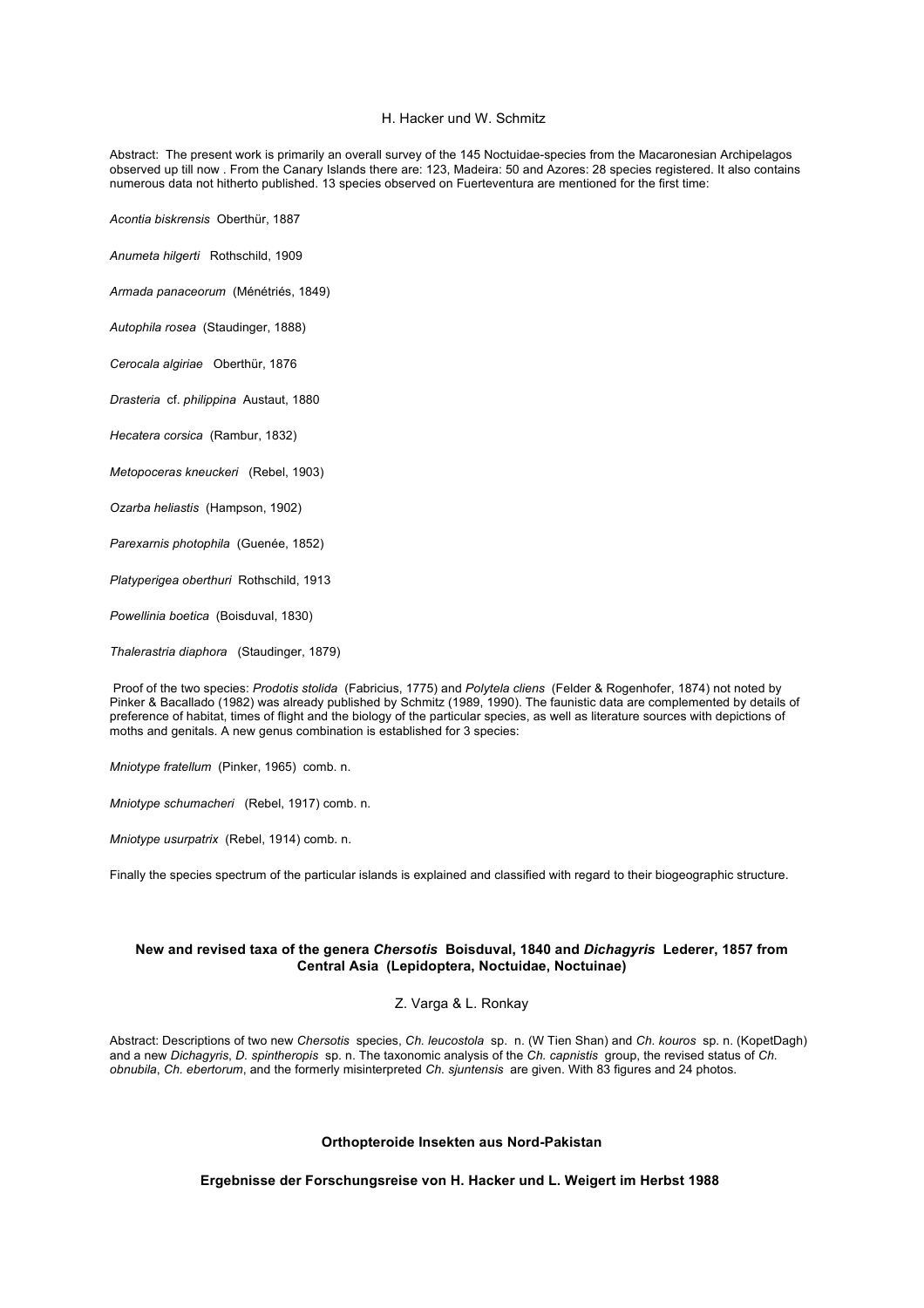### Sigfrid Ingrisch

Abstract: Orthopteroid insects from northern Pakistan. - A list of 20 Ensifera, 30 Caelifera and 6 Mantodea collected with a light trap in September - October 1988 by H. Hacker and L. Weigert in northern Pakistan is given. Two species of Tettigonioidea, *Trigonocorypha brevinota* n. sp. (Phaneropteridae) and *Iranusa grisea* n. sp. (Tettigoniidae) are new to science. *Trigonocorypha brevinota* n. sp. is similar to *T. tihamae* Uvarov 1952. It differs by a shorter pronotum, more slender tegmen, which are narrowed already in the apical third instead of in the apical fourth, and by less projecting hind wings (figs 1-7). *Iranusa grisea* n. sp. is similar to *I. bampura* Uvarov 1942, it differs in the shape of the female subgenital plate and by a shorter ovipositor (figs 8-10). *Loxoblemmus hamulifer* Chopard 1969 becomes a new synony*m of Loxoblemmus animae* Bhowmik 1967. The differences between *Oecanthus pellucens* Scopoli 1763 and *O. indicus* Saussure 1878 are outlined. Both species differ in the apex of the male epiphallus (figs 11-19) and in stridulation (figs 20-25). The main frequency of stridulation of *O. pellucens* is between 3.5 - 4.0 kHz, that of *O. indicus* at about 3.0 kHz; the repetition rate of syllables per second is 44 - 47 in *O. pellucens* and 55 - 61 in *O. indicus* (both at 27°C). The variability of the dark band on the hindwing of *Sphingonotus kashmirensis* (Uvarov 1925) is demonstrated (figs 28-29).

### **Noctuidae gesammelt von Kautt und Weisz im Sommer 1994 in Spiti Valley in Himachal Pradesh**

Hermann Hacker, Peter Kautt & Vivianne Weisz

List of New Taxa and Nomenclatural Changes

*Euxoa ladakhensis* Hacker sp. n.

*Euxoa vargai* Hacker sp. n.

*Parexarnis laetifica saxea* Hacker & Kautt ssp. n.

*Rhyacia junonia illustris* Hacker & Kautt ssp. n.

*Hadula anthracina* Hacker sp. n.

*Hadulipolia boursini* Hacker sp. n.

*Sideridis egena subfusca* Hacker & Kautt ssp. n.

*Hecatera dysodea nebulosa* Hacker & Kautt ssp. n.

*Bryopolia ronkayorum* Hacker & Kautt sp. n.

*Cryphia kautti* Hacker sp. n.

*Drasteria cailino orientalis* Hacker ssp. n.

## **Revision der** *Mythimna consanguis -, languida -, madensis -, natalensis* **-Artengruppe (***Morphopoliana* **subgen. n. ) (Lepidoptera, Noctuidae)**

## Márton Hreblay

Revision of the *Mythimna consanguis-languida-madensis-natalensis* species groups with the description of *Morphopoliana* subgen. n., *sokotrensis* sp. n., *expulsa* sp. n., *plantei* sp. n., *montigena* sp. n., *altiphila* sp. n., *consanguis remota* ssp. n., *stolida fusca* ssp. n., *snelleni* nom. n. (=*impura* Snellen). With figures and photos.

### **Definition der Gattung** *Harita* **Moore, 1882, Wiederbeschreibung der Typenart** *Harita rectilinea* **Moore, 1882 und Bemerkungen zur Synonymie (Lepidoptera: Noctuidae: Hypeninae)**

Martin Lödl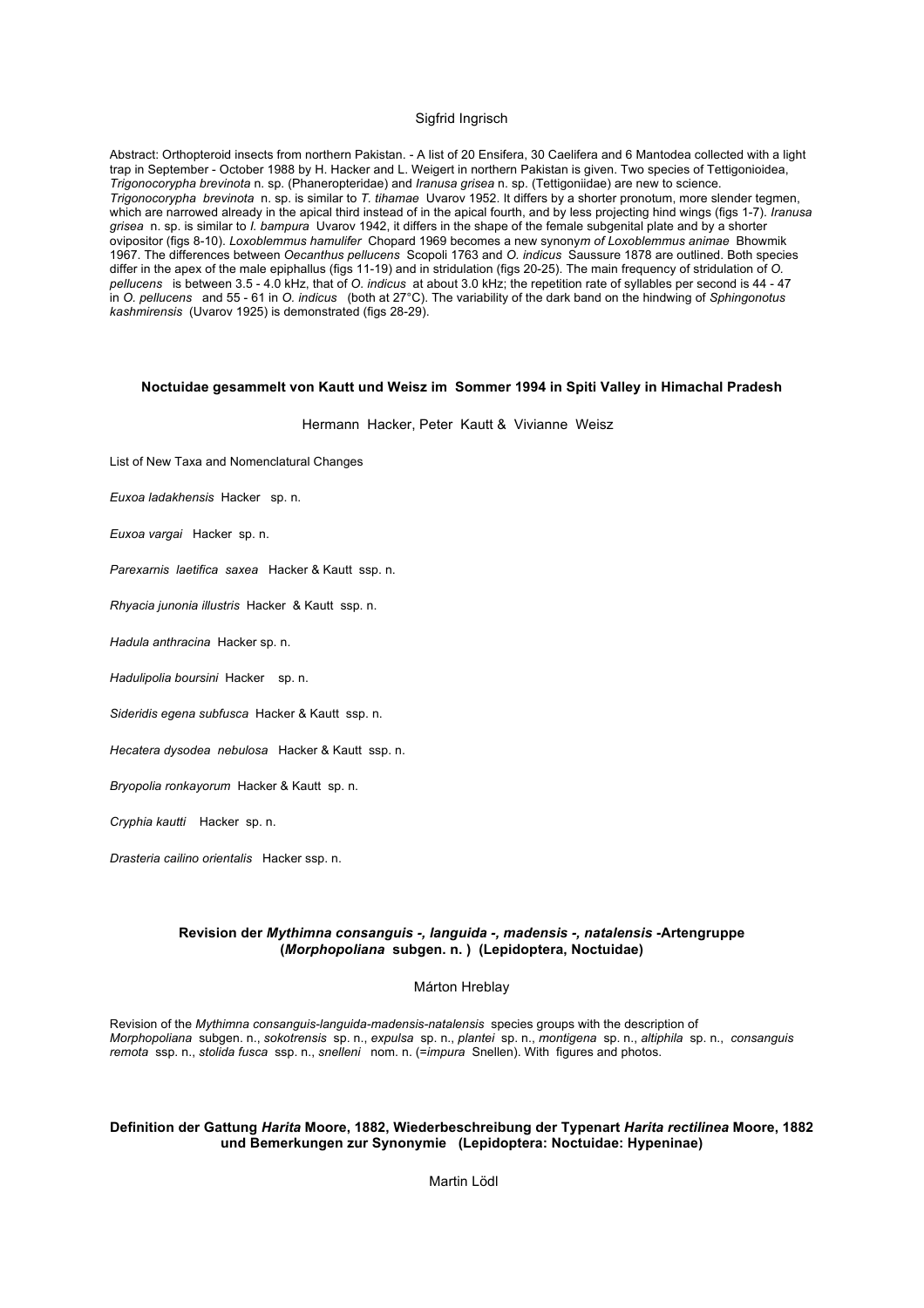Abstract: This paper is the first step to a revision of the genus *Harita* Moore, 1882. The genus is defined, the type species is rediscribed and figured, its synonymy is given. A punctation of characteristic features of *Harita* is given in German and English. The genus is proposed to be a relative of the genera *Hypena* Schrank, 1802 and *Dichromia* Guenée, 1854

A provisional checklist of the 8 presently known species is given. The following new combinations are proposed*: Harita demeysti* Hulstaert, 1924 [*Hypena* ]; *Harita strigifera* Warren, 1913 [*Hypena*] (possibly a new synonym of *Harita belinda* Butler, 1879); *Harita kashmirica* Warren, 1913 [*Hypena*] (possibly a new synonym of *Harita belinda* Butler, 1879); *Harita confusa* Leech, 1900 [Hypena].

## **Beitrag zur Noctuidenfauna der Wüstenregion Südmarokkos: Das Artenspektrum in der gemäßigten Jahreszeit November bis April (Lepidoptera: Noctuidae)**

Josef de Freina und Gottfried Behounek

Abstract: The South Moroccan noctuid fauna existing during the lower temperature period november till april is dealt with. Recently by the first author in the course of serveral weeks 1989 - 1991 collected material forms the basis of newly acquired knownledge about this eremic noctuid-group.

A systematical list of collected species and the evaluation in zoogeographical respects of the numbered species is given. Most of them are purely endemic species with eremial distribution character. However, the South Moroccan fauna is also influenced by mediterranean species as well as ubiquist and migrating African elements.

Besides the first proof of *Iambia incerta* (Rothschild, 1913), *Paradrina casearia* (Staudinger, 1900), *Pseudomecia lithoxylea* (A. Bang-Haas, 1912) and *Agrotis sardzeana* Brandt, 1941 for the Moroccan area and North Africa in the present paper the following nomenclatural changes are postulated:

*Drasteria philippina* (Austaut, 1880) stat n.

*Scythocentropus inquinatus mercedes* Pinker stat. n.

*Mniotype judaica* (Staudinger, 1898) comb. n. (ex genere *Luperina* Boisduval, 1829 ad genus *Mniotype* Franclemont, 1941)

*Mniotype hackeri* sp. n.

*Pseudomecia lithoxylea* (A. Bang-Haas, 1912) = *Sidemia beduina* Wiltshire, 1948 syn. n.

*Metopoceras duseutrei* (Oberthür, 1922) stat. rev.

*Discestra (Cardepia) affinis* Rothschild, 1913 stat. rest.

*Agrotis* Ochsenheimer, 1816 = *Putagrotis* Beck, 1991 syn. n.; = *Leucagrotis* Beck, 1991 syn. n.; = *Militagrotis* Beck, 1991 syn. n.; = *Crassagrotis* Beck, 1991 syn. n.

*Cerastis* Ochsenheimer, 1816 = *Facastis* Beck, 1991 syn. n.

# **Neue paläarktische Taxa aus der Gattung** *Perigrapha* **Lederer, 1857 (Lepidoptera, Noctuidae)**

#### Márton Hreblay

Abstract: New Palaearctic taxa of the genus *Perigrapha* Lederer, 1857, (Lepidoptera: Noctuidae). - Redescription of the genus *Perigrapha*. Description of *Opacographa* subgen. n., eleven new species and one new subspecies (*P. flora* .sp. n., *P. scriptobella* sp. n. from Turkmenistan, *P. heidi* sp. n., *P. akos* sp. n. from Tadjikistan, *P. rama* sp. n., *P. saba* sp. n., *P. bi*dui sp. n. from N-Pakistan, *P. orias* sp. n., *P. yoshimotoi* sp. n., *P. siva* sp. n., *P. kofka* sp. n. from N-India, *P. i-cinctum gepida* ssp. n. from W-Europe) are given. The lectotype of *Leucania monimalis* Draudt, 1950 is stated. Two stat. rev., three stat. n., three syn. n., fourteen comb. n. are published. With original photos and 81 figures.

### **Scythridids found by H. Hacker in Pakistan 1988 and India 1992**